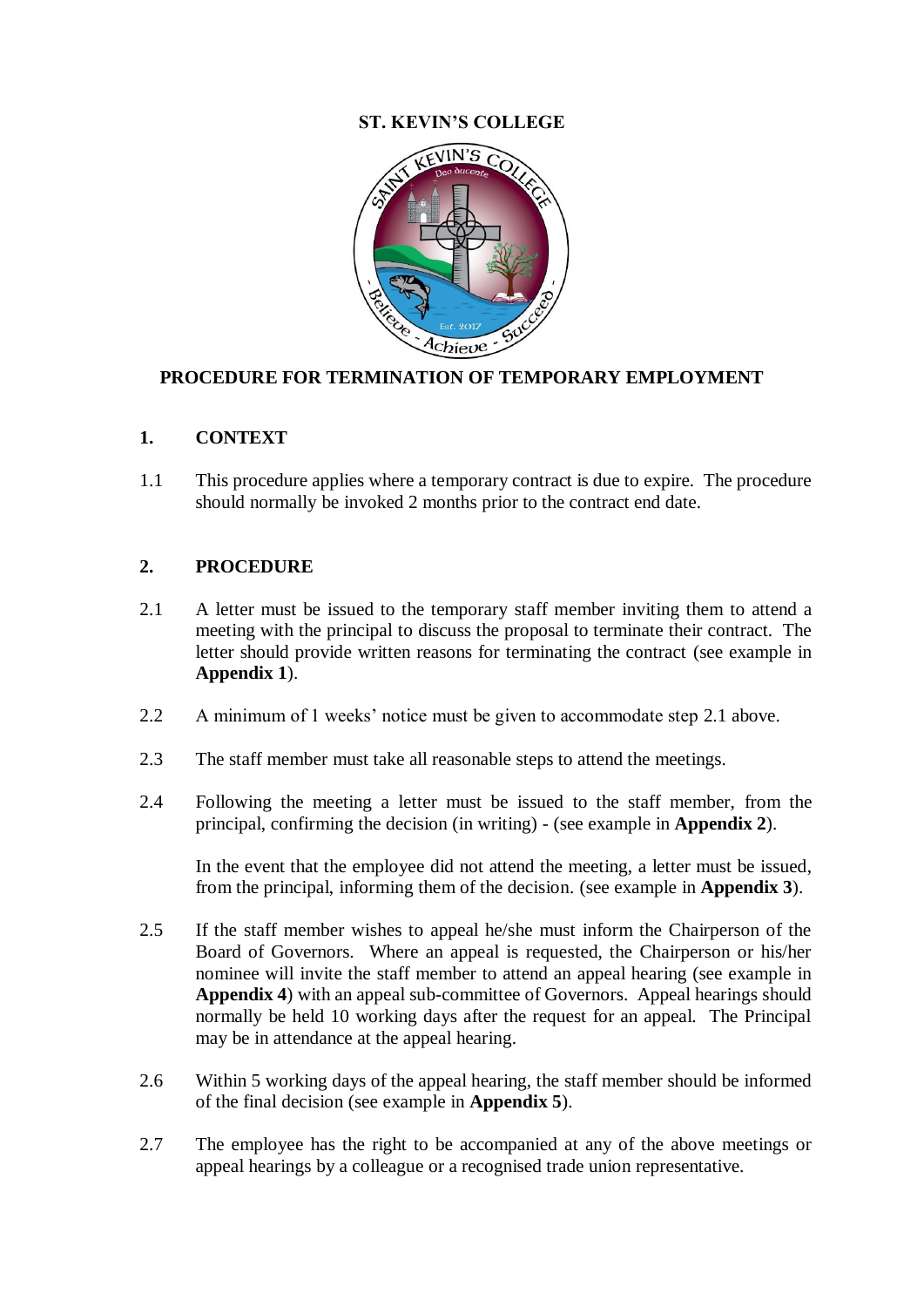# **APPENDICES**

| <b>Appendix 1</b> | Letter notifying Employee of proposal to terminate contract                  |
|-------------------|------------------------------------------------------------------------------|
| <b>Appendix 2</b> | Letter notifying Employee of outcome of first meeting                        |
| <b>Appendix 3</b> | Letter notifying Employee of outcome if they did not attend first<br>meeting |
| <b>Appendix 4</b> | Letter notifying Employee of arrangements for appeal                         |
| Appendix 5        | Letter notifying Employee of outcome of appeal                               |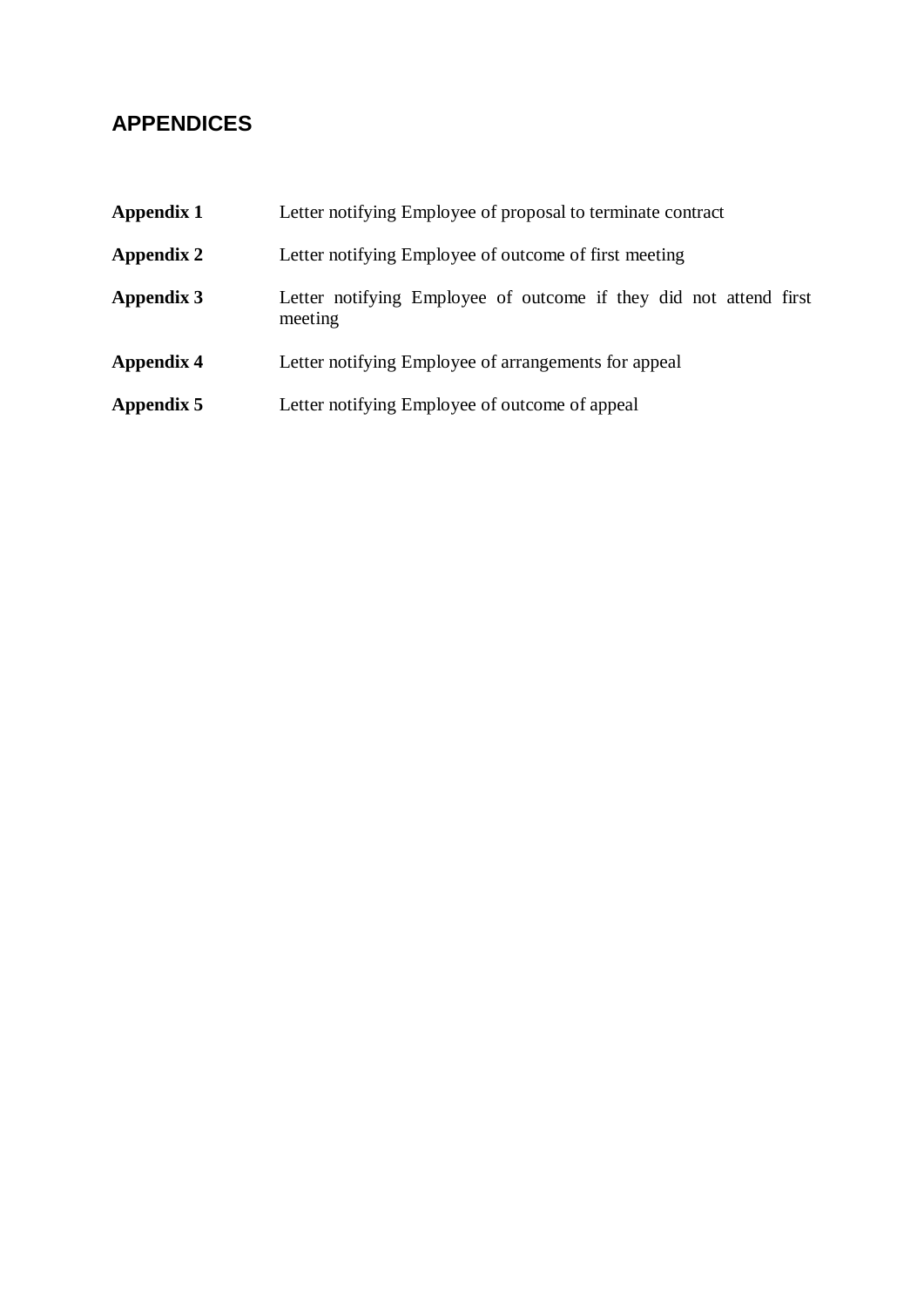**Appendix 1 -** Letter notifying Employee of proposal to terminate contract



**<<***Date>>*

*<<Employee Name>> << Employee Address>>*

Dear *<<Insert Employee Name>>*

### **Re:STATUTORY DISMISSAL PROCEDURES – TERMINATION OF CONTRACT**

With reference to your employment as a <<**Position**>> in St. Kevin's College, I am writing to confirm that this employment is due to cease on **<<date>>** because <<reason>>.

Accordingly, in accordance with the Statutory Dismissal Procedures you are invited to attend a meeting with me on the <<**date**>> and <<**time**>> to discuss this matter. You may be accompanied at this meeting by a Trade Union Representative or a colleague

Yours sincerely,

*<< Insert Chair of Sub-Committee's Name >>* **Chair of Sub-Committee of Governors**

cc Senior/ Management Officer (CCMS/EA) Chair of the Board of Governors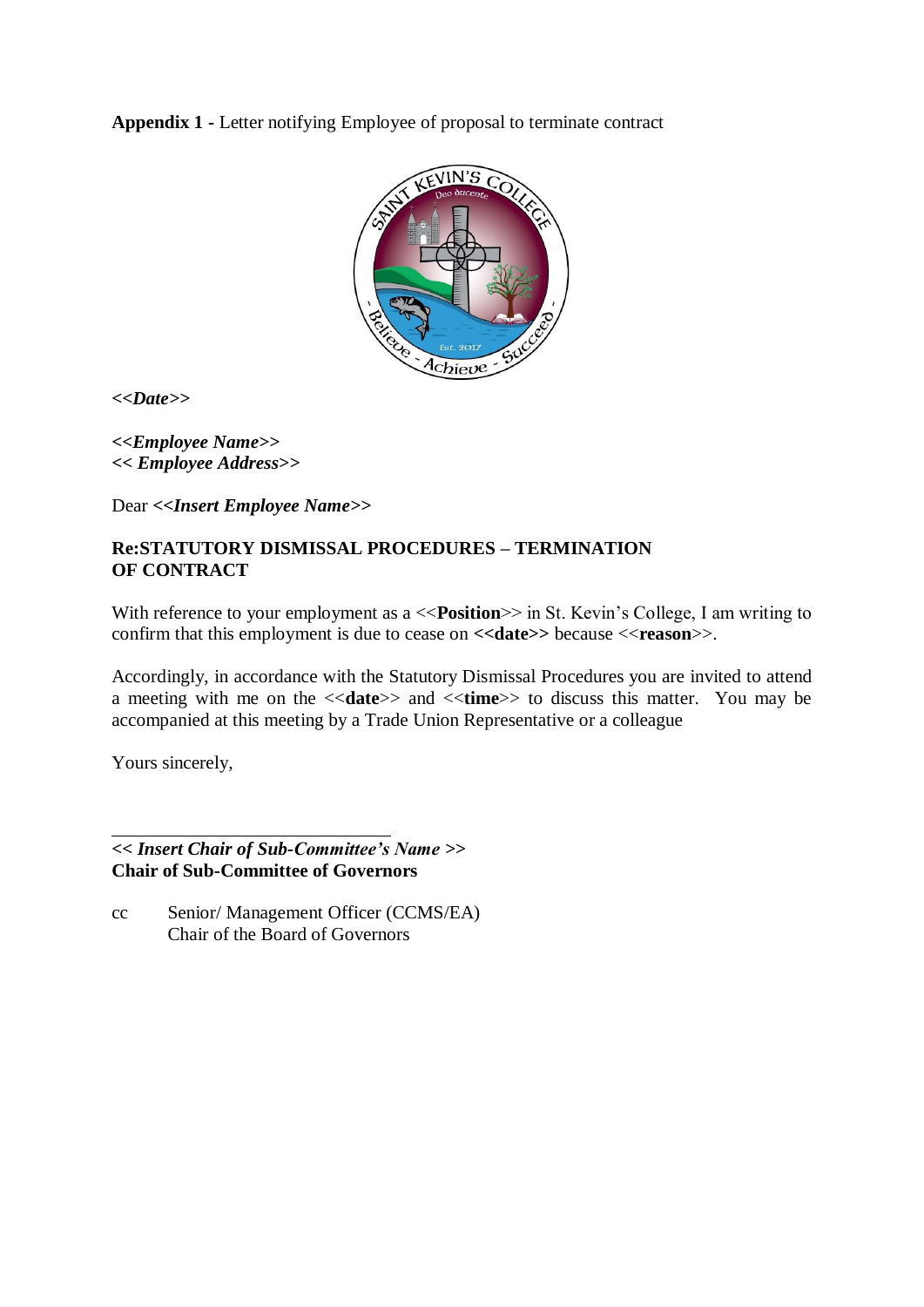# **Appendix 1**



# **REPLY SLIP**

TO: <<*Insert Chair of Sub-Committee's Name*>>

# **Re: Termination of Temporary Employment**

Further to your letter dated  $\langle$ *insert date>>* I wish to advise you that I will / will not be attending the meeting arranged for *<<insert date and time>>* in *<<insert venue>>*.

I do / do not intend to have a teaching colleague or a recognised trade union representative at the meeting.

Staff Members Name: \_\_\_\_\_\_\_\_\_\_\_\_\_\_\_\_\_\_\_\_\_\_\_\_\_\_\_\_\_

Date: \_\_\_\_\_\_\_\_\_\_\_\_\_\_\_\_\_\_\_\_\_\_\_\_\_\_\_\_\_\_\_\_\_\_\_\_\_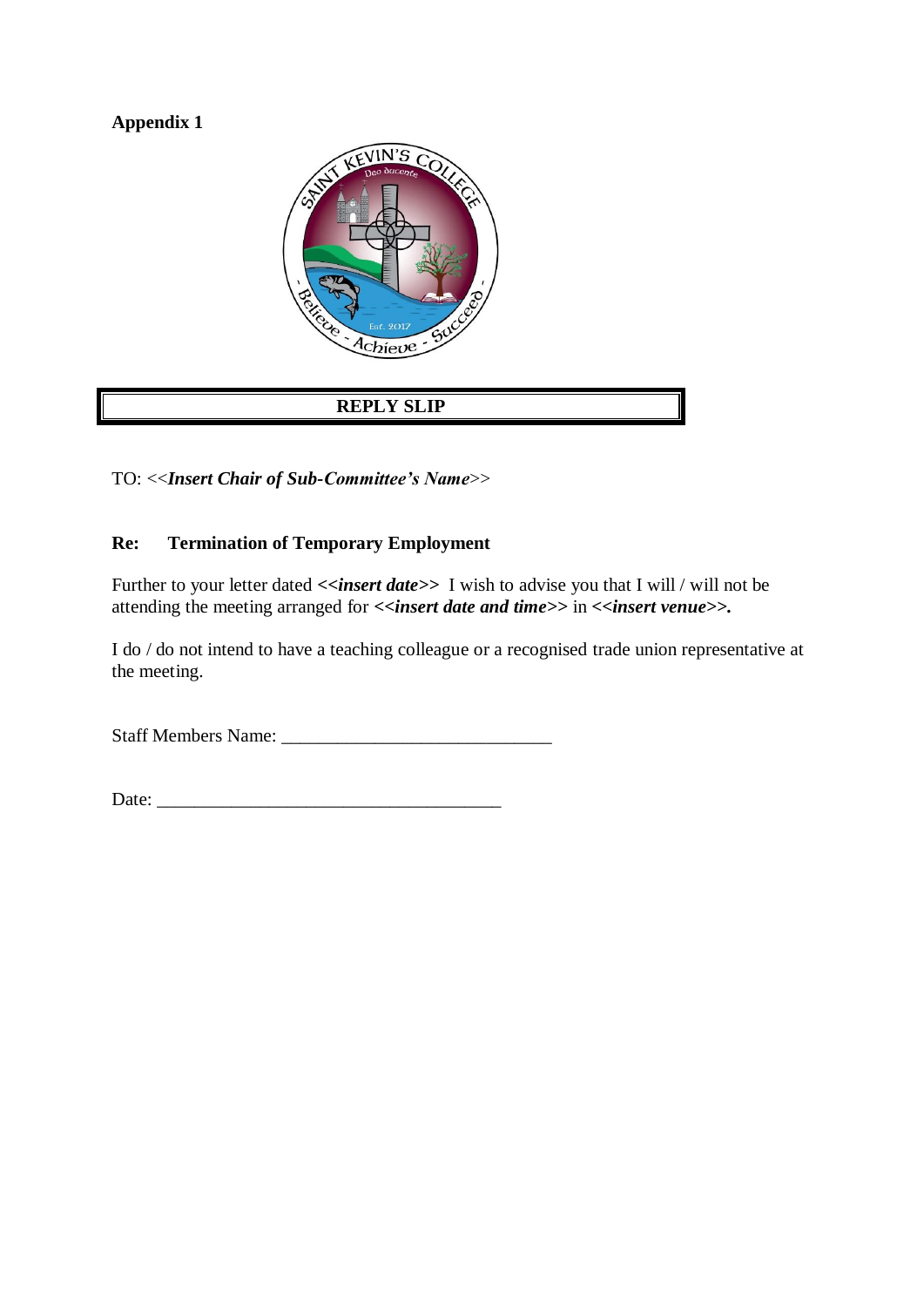**Appendix 2 -** Letter notifying Employee of outcome of first meeting



**<<***Date>>*

*<<Employee Name>> << Employee Address>>*

Dear *<<Insert Employee Name>>*

## **Re: Termination of Temporary Employment**

Thank you for attending the meeting on **<<***insert date***>>** during which we discussed the proposal to terminate your employment in *<<school name>>.*

Having considered your representations and all of the relevant information, I wish to confirm that the decision has been made that your employment will terminate on  $\langle$ *insert date*>> as your written contract specified an end date of <<*insert end date>>*.

I wish to advise you that you may appeal against this decision. If you wish to do so, you should notify your intention within 5 working days giving your grounds in writing to *<<insert name of Chairperson of the Board of Governors>>.*

On behalf of the school I would like to thank you for your service and I wish you every success with your future career.

Yours sincerely

*<< Insert Chair of Sub-Committee's Name >>* **Chair of Sub-Committee**

cc Senior/ Management Officer, CCMS/EA Chair of the Board of Governors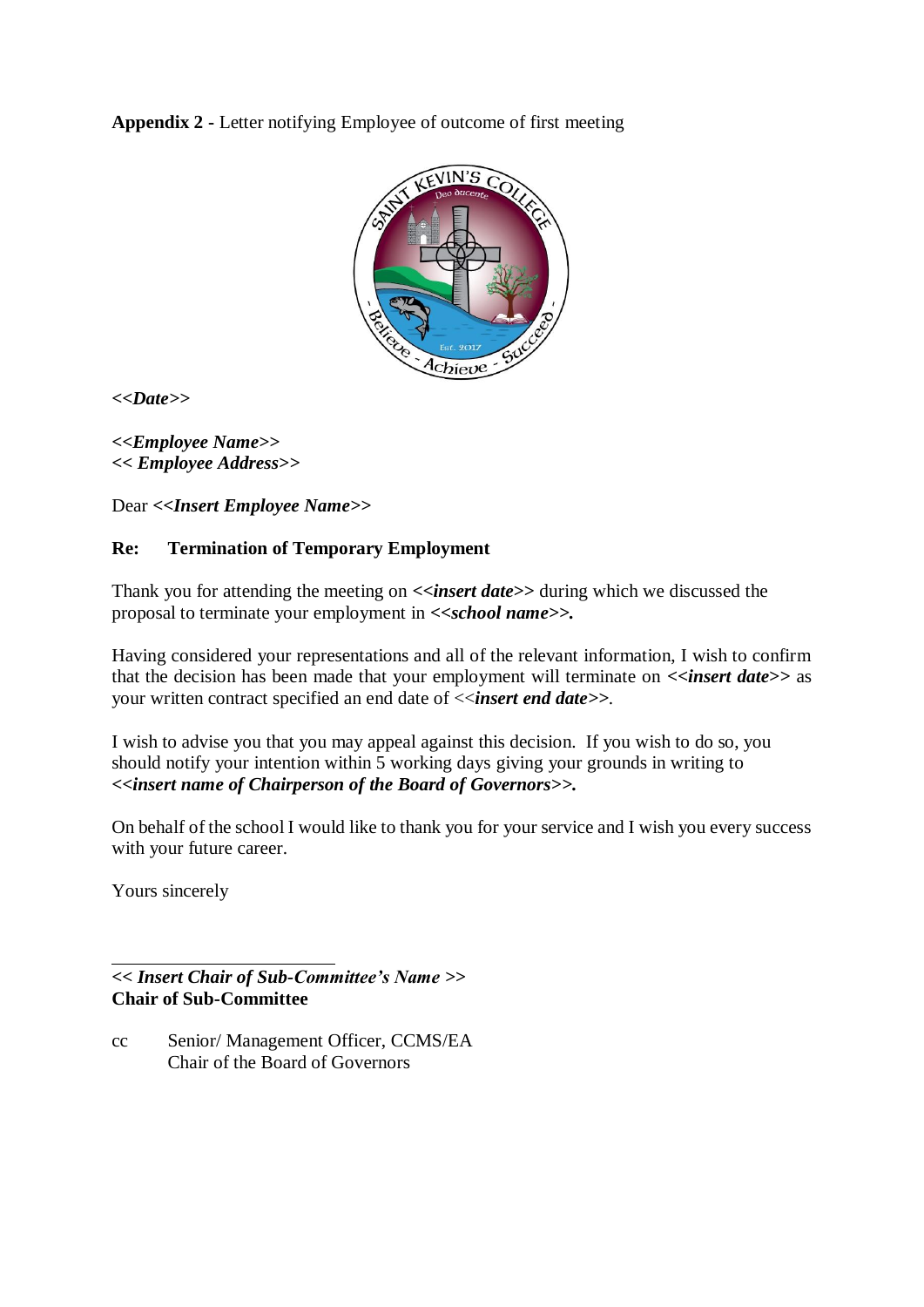**Appendix 3 -** Letter notifying Employee of outcome if they did not attend first meeting



**<<***Date>>*

*<< Employee Name>> << Employee Address>>*

Dear *<<Insert Employee Name>>*

## **Re:STATUTORY DISMISSAL PROCEDURES – TERMINATION OF CONTRACT**

I refer to my letter of <<*insert date>>* and note that you did not avail of the opportunity to attend the meeting scheduled for <<*insert date*>>.

I wish to confirm that the decision has been made that your employment will terminate on <<*insert date>>* as your written contract specified an end date of *<<insert end date>>.*

I wish to advise you that you may appeal against this decision. If you wish to do so, you should notify your intention within 5 working days giving your grounds in writing to <<*insert name of Chairperson of the Board of Governors*>>.

On behalf of the school I would like to thank you for your service and I wish you every success with your future career.

Yours sincerely

*<< Insert Chair of Sub-Committee's Name >>* **Chair of Sub-Committee**

cc Senior/ Management Officer, CCMS/EA Chair of the Board of Governors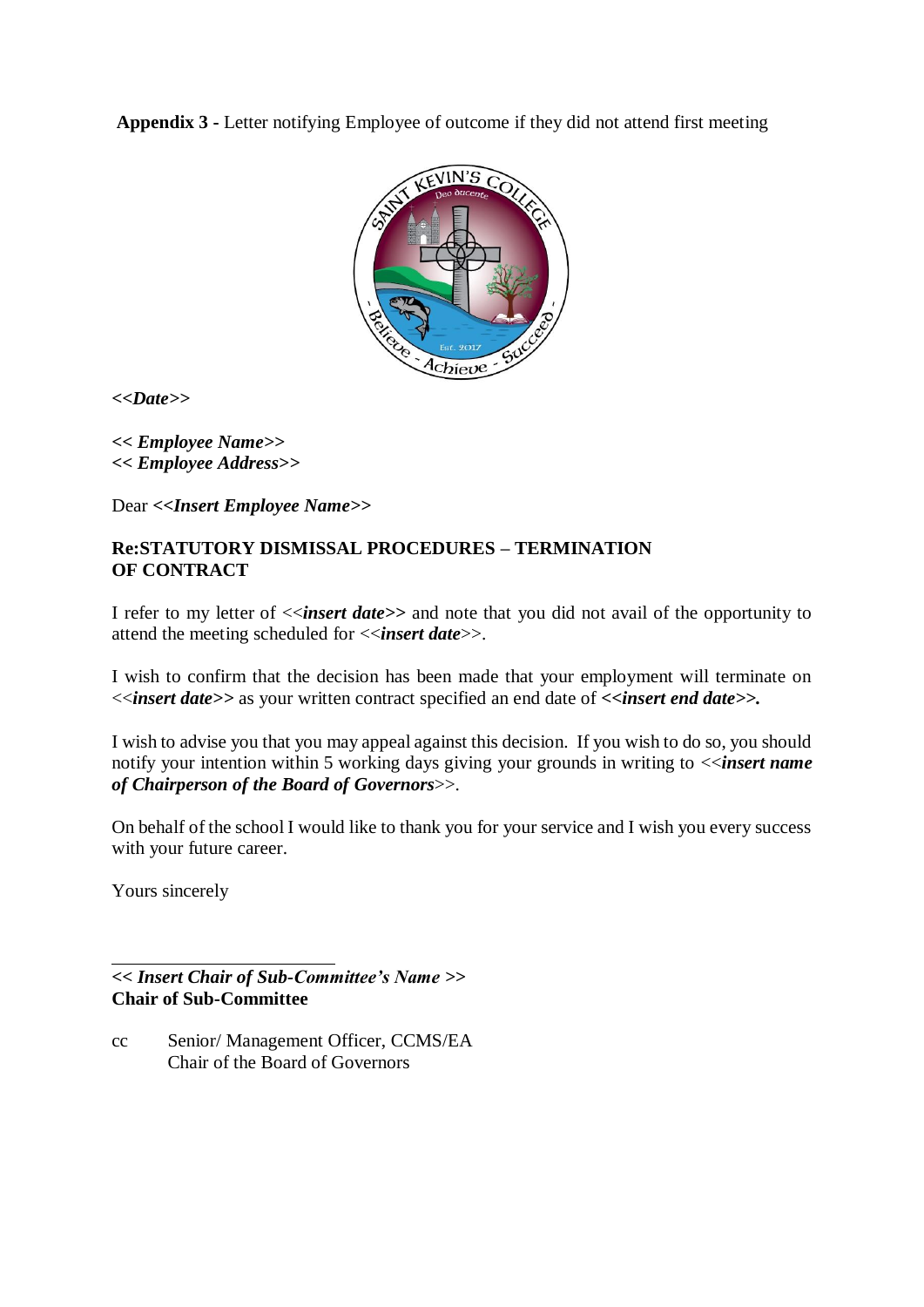**Appendix 4** - Letter notifying Employee of arrangements for appeal



**<<***Date>>*

*<< Employee Name>> << Employee Address>>*

Dear *<<Insert Employee Name>>*

### **Re:STATUTORY DISMISSAL PROCEDURES – TERMINATION OF CONTRACT**

Further to your letter dated  $\langle$ insert date>> I am writing to confirm the arrangements for your appeal hearing.

You are invited to attend an appeal hearing on  $\langle$ *insert date and time* $\rangle$  in  $\langle$ *insert venue*>>.

I should also advise you that you have the right to be accompanied at this meeting by a a recognised trade union representative or colleague.

Yours sincerely

*<<Thomas O'Reilly - Chairperson of Board of Governor's >>* **Chair of the Board of Governors**

cc Senior/ Management Officer, CCMS/EA Principal

\_\_\_\_\_\_\_\_\_\_\_\_\_\_\_\_\_\_\_\_\_\_\_\_\_\_\_\_